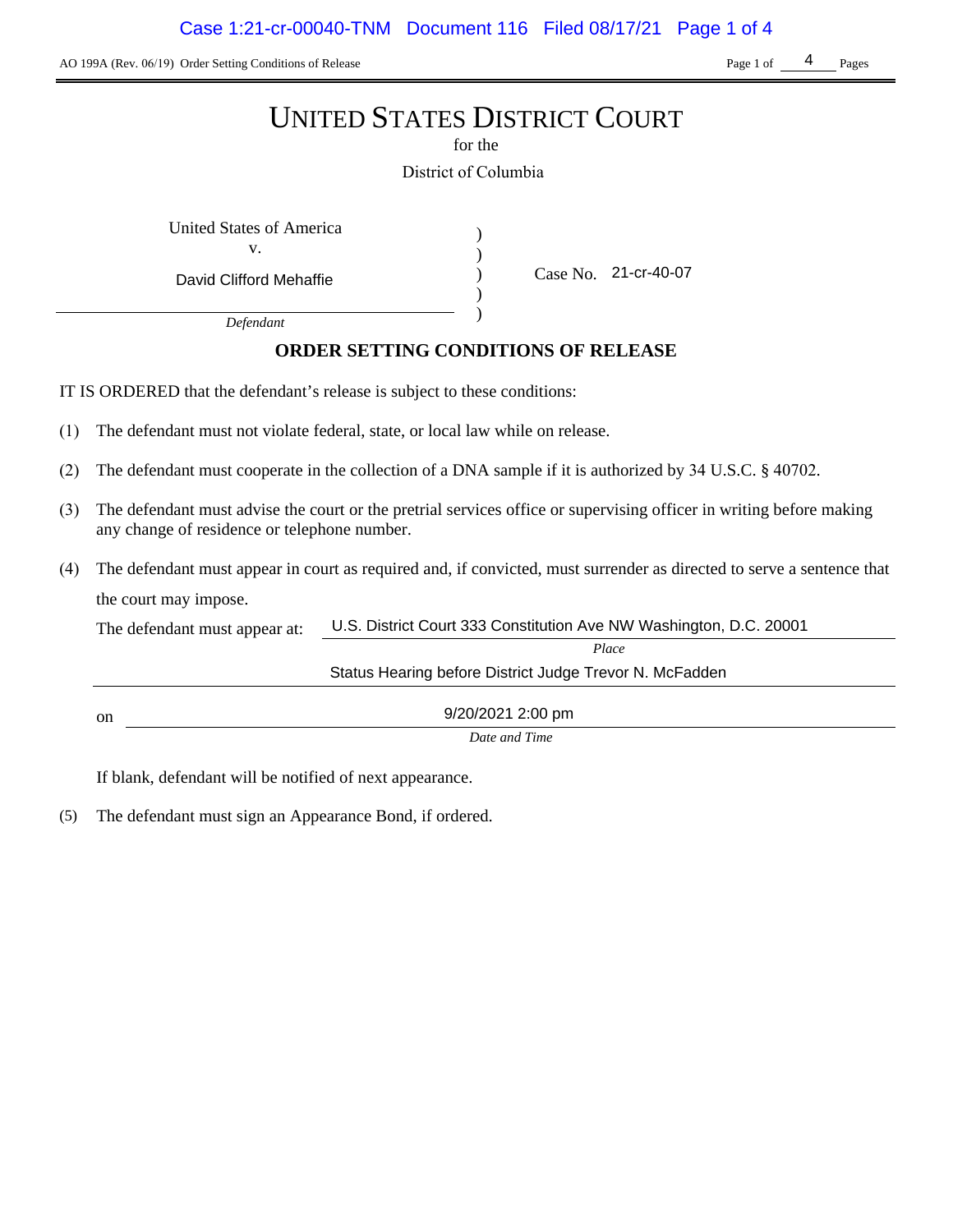AO 199B (Rev. 12/20) Additional Conditions of Release Page  $\frac{2}{\text{Page}}$  of  $\frac{4}{\text{Page}}$  Pages

### **ADDITIONAL CONDITIONS OF RELEASE**

| Person or organization                     |               |
|--------------------------------------------|---------------|
| Address (only if above is an organization) |               |
| City and state                             | . No.<br>Tel. |

| AO 199B (Rev. 12/20) Additional Conditions of Release                                                                                                                                                                                                                                                                                                                                                                                                                                                                                                                                                                                                                                                 | Page $^2$ of $^4$ Pages                                        |
|-------------------------------------------------------------------------------------------------------------------------------------------------------------------------------------------------------------------------------------------------------------------------------------------------------------------------------------------------------------------------------------------------------------------------------------------------------------------------------------------------------------------------------------------------------------------------------------------------------------------------------------------------------------------------------------------------------|----------------------------------------------------------------|
| <b>ADDITIONAL CONDITIONS OF RELEASE</b>                                                                                                                                                                                                                                                                                                                                                                                                                                                                                                                                                                                                                                                               |                                                                |
| Pursuant to 18 U.S.C. § 3142(c)(1)(B), the court may impose the following least restrictive condition(s) only as necessary to reasonably assure the<br>appearance of the person as required and the safety of any other person and the community.                                                                                                                                                                                                                                                                                                                                                                                                                                                     |                                                                |
| IT IS FURTHER ORDERED that the defendant's release is subject to the conditions marked below:                                                                                                                                                                                                                                                                                                                                                                                                                                                                                                                                                                                                         |                                                                |
| The defendant is placed in the custody of:<br>(6)<br>Person or organization                                                                                                                                                                                                                                                                                                                                                                                                                                                                                                                                                                                                                           |                                                                |
| Address (only if above is an organization)<br>Tel. No.<br>City and state                                                                                                                                                                                                                                                                                                                                                                                                                                                                                                                                                                                                                              |                                                                |
| who agrees to (a) supervise the defendant, (b) use every effort to assure the defendant's appearance at all court proceedings, and (c) notify the court<br>immediately if the defendant violates a condition of release or is no longer in the custodian's custody.                                                                                                                                                                                                                                                                                                                                                                                                                                   |                                                                |
| Signed:                                                                                                                                                                                                                                                                                                                                                                                                                                                                                                                                                                                                                                                                                               |                                                                |
| Custodian                                                                                                                                                                                                                                                                                                                                                                                                                                                                                                                                                                                                                                                                                             | Date                                                           |
| The defendant must:<br>$(  \vee  )$<br>(7)<br>(a) submit to supervision by and report for supervision to the as directed by PSA of the Southern District of Ohio (Dayton); verify address<br>$( \mathbf{v} )$<br>telephone number<br>$\mu$ , no later than $\alpha$ 8/18/2021                                                                                                                                                                                                                                                                                                                                                                                                                         |                                                                |
| (b) continue or actively seek employment.                                                                                                                                                                                                                                                                                                                                                                                                                                                                                                                                                                                                                                                             |                                                                |
| (c) continue or start an education program.<br>(d) surrender any passport to:                                                                                                                                                                                                                                                                                                                                                                                                                                                                                                                                                                                                                         |                                                                |
| (e) not obtain a passport or other international travel document.                                                                                                                                                                                                                                                                                                                                                                                                                                                                                                                                                                                                                                     |                                                                |
| (f) abide by the following restrictions on personal association, residence, or travel:<br>⊺∽∣<br>meetings with counsel, and required PSA Business. See (t) for additional travel restrictions.                                                                                                                                                                                                                                                                                                                                                                                                                                                                                                        | Stay away from D.C. except for attendance at Court proceedings |
| (g) avoid all contact, directly or indirectly, with any person who is or may be a victim or witness in the investigation or prosecution,<br>including:                                                                                                                                                                                                                                                                                                                                                                                                                                                                                                                                                |                                                                |
| (h) get medical or psychiatric treatment:                                                                                                                                                                                                                                                                                                                                                                                                                                                                                                                                                                                                                                                             |                                                                |
|                                                                                                                                                                                                                                                                                                                                                                                                                                                                                                                                                                                                                                                                                                       |                                                                |
| o'clock after being released at<br>(i) return to custody each<br>at<br>or the following purposes:                                                                                                                                                                                                                                                                                                                                                                                                                                                                                                                                                                                                     | o'clock for employment, schooling,                             |
| maintain residence at a halfway house or community corrections center, as the pretrial services office or supervising officer considers<br>(i)<br>necessary.                                                                                                                                                                                                                                                                                                                                                                                                                                                                                                                                          |                                                                |
| (k) not possess a firearm, destructive device, or other weapon.                                                                                                                                                                                                                                                                                                                                                                                                                                                                                                                                                                                                                                       |                                                                |
| not use alcohol $\begin{pmatrix} \square \\ \square \end{pmatrix}$ at all $\begin{pmatrix} \square \\ \square \end{pmatrix}$ excessively.<br>(1)                                                                                                                                                                                                                                                                                                                                                                                                                                                                                                                                                      |                                                                |
| ( ) (m) not use or unlawfully possess a narcotic drug or other controlled substances defined in 21 U.S.C. § 802, unless prescribed by a licensed<br>medical practitioner.                                                                                                                                                                                                                                                                                                                                                                                                                                                                                                                             |                                                                |
| (n) submit to testing for a prohibited substance if required by the pretrial services office or supervising officer. Testing may be used with<br>random frequency and may include urine testing, the wearing of a sweat patch, a remote alcohol testing system, and/or any form of<br>prohibited substance screening or testing. The defendant must not obstruct, attempt to obstruct, or tamper with the efficiency and accuracy<br>of prohibited substance screening or testing.                                                                                                                                                                                                                    |                                                                |
| (O) participate in a program of inpatient or outpatient substance abuse therapy and counseling if directed by the pretrial services office or<br>supervising officer.                                                                                                                                                                                                                                                                                                                                                                                                                                                                                                                                 |                                                                |
| $(\vee)$ (p) participate in one of the following location restriction programs and comply with its requirements as directed.<br>( $\Box$ ) (i) <b>Curfew.</b> You are restricted to your residence every day ( $\Box$ ) from $\Box$ to $\Box$ , or ( $\Box$ ) as<br>directed by the pretrial services office or supervising officer; or<br>(ii) Home Detention. You are restricted to your residence at all times except for employment; education; religious services;<br>medical, substance abuse, or mental health treatment; attorney visits; court appearances; court-ordered obligations; or other<br>activities approved in advance by the pretrial services office or supervising officer; or |                                                                |
| (iii) Home Incarceration. You are restricted to 24-hour-a-day lock-down at your residence except for medical necessities and<br>court appearances or other activities specifically approved by the court; or<br>( $\vee$ ) (iv) Stand Alone Monitoring. You have no residential curfew, home detention, or home incarceration restrictions. However,<br>you must comply with the location or travel restrictions as imposed by the court.<br>Note: Stand Alone Monitoring should be used in conjunction with global positioning system (GPS) technology.                                                                                                                                              |                                                                |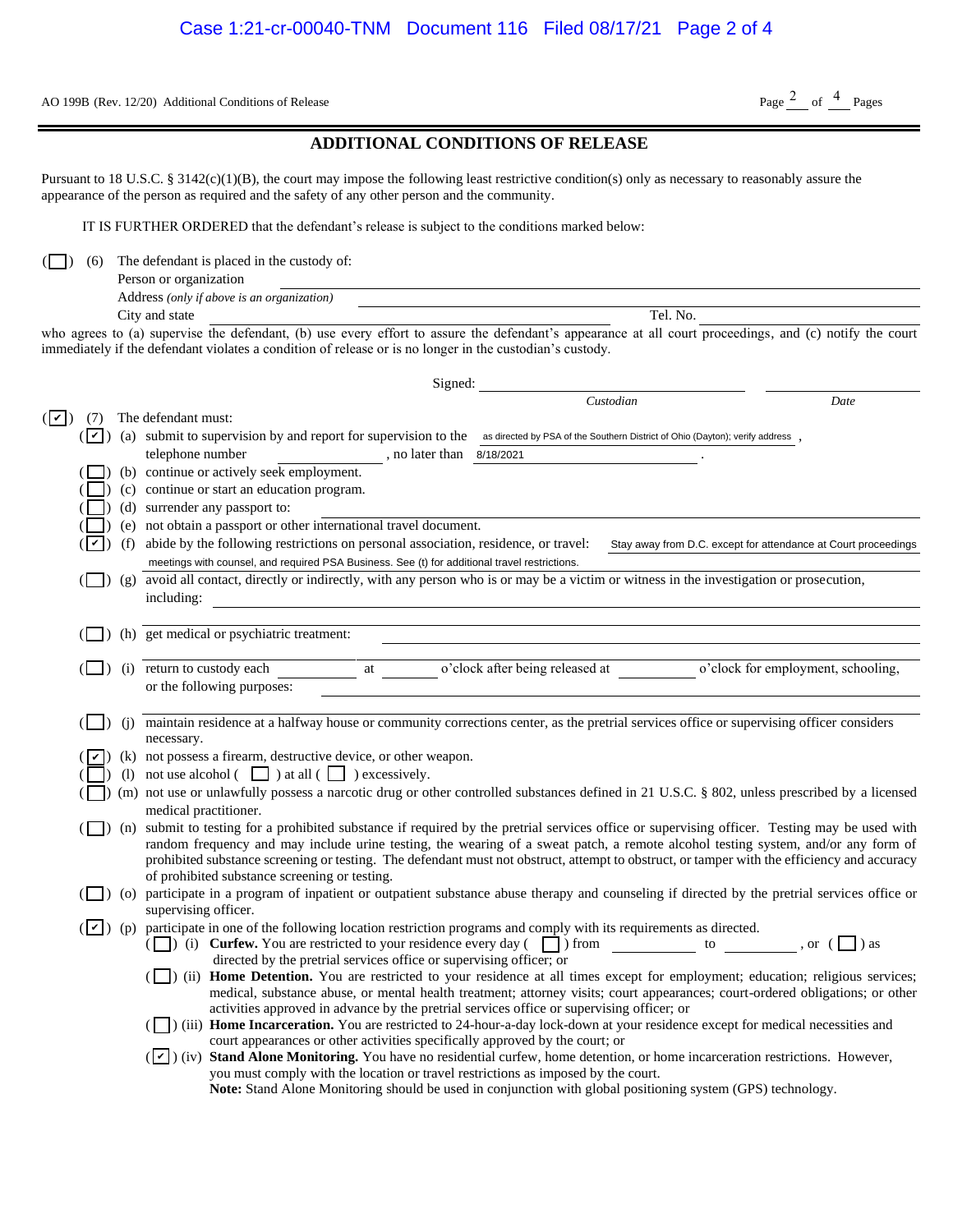AO 199B (Rev. 12/20) Additional Conditions of Release Page  $\frac{3}{2}$  of  $\frac{4}{2}$  Pages

#### **ADDITIONAL CONDITIONS OF RELEASE**

- $(\vee)$  (q) submit to the following location monitoring technology and comply with its requirements as directed:
	- ( $\Box$ ) (i) Location monitoring technology as directed by the pretrial services or supervising officer; or
	- ) (ii) Voice Recognition; or
	- ) (iii) Radio Frequency; or
	- $(\blacksquare)$  (iv) GPS.

( (

- $\Box$ ) (r) pay all or part of the cost of location monitoring based upon your ability to pay as determined by the pretrial services or supervising officer.
- ( $\Box$ ) (s) report as soon as possible, to the pretrial services or supervising officer, every contact with law enforcement personnel, including arrests, questioning, or traffic stops. (0) Additional Conditions of Release<br> **ADDITIONAL CONDITIONS OF RELEASE**<br>
submit to the following location monitoring technology and comply with its requirements as directed:<br>
( $\Box$ ) (i) Location monitoring technology as
- (V) (t) Defendant must receive Court approval in advance of any and all travel outside of the Southern District of Ohio or the Continental United States with 2 exceptions: 1) Defendant's travel

2) Defendant need only receive permission from PSA of the Southern District of Ohio (Dayton) to travel to his home in West Virginia.

Defendant shall receive and comply with courtesy supervision of PSA of the Southern District of Ohio (Dayton).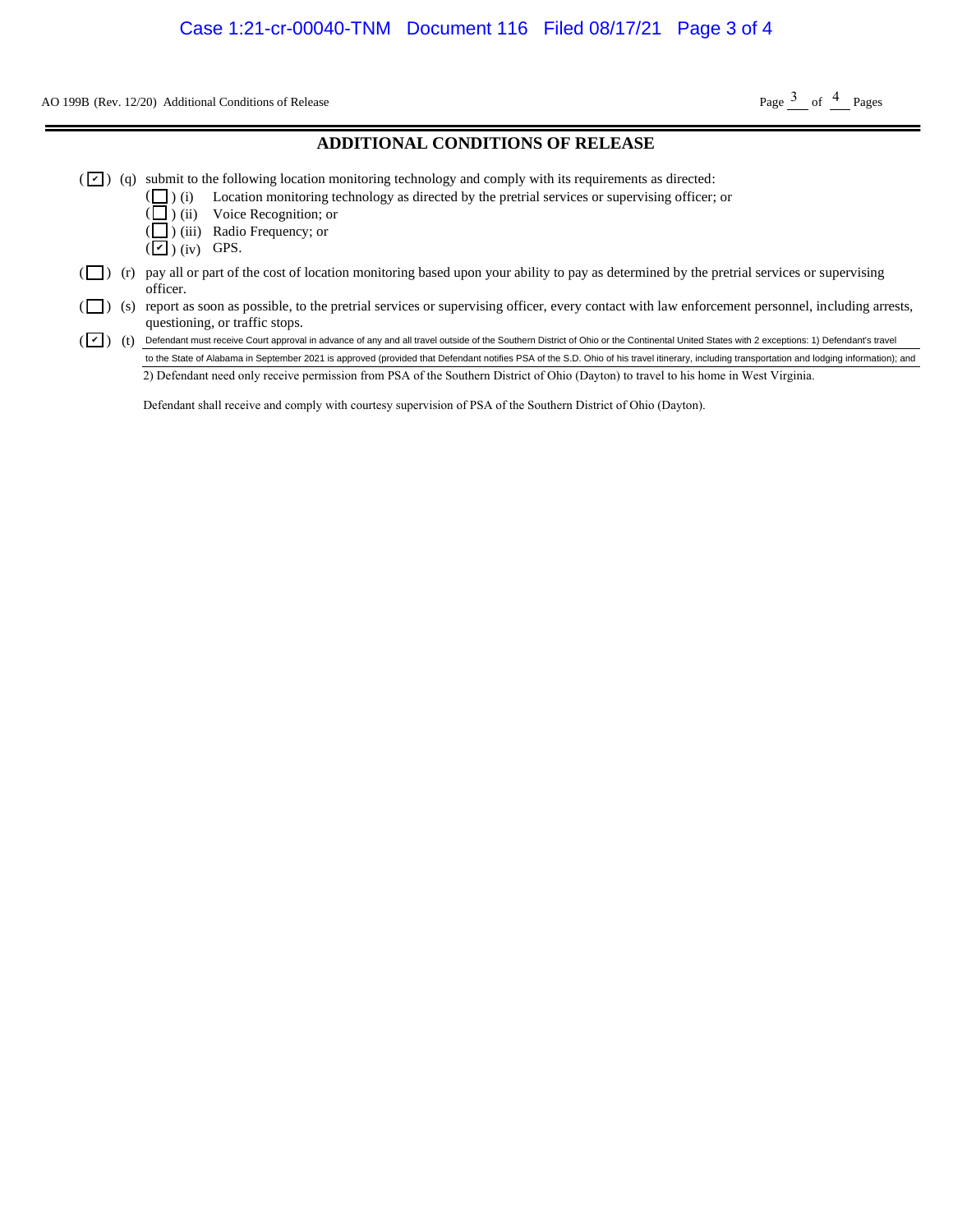#### **ADVICE OF PENALTIES AND SANCTIONS**

#### TO THE DEFENDANT:

#### YOU ARE ADVISED OF THE FOLLOWING PENALTIES AND SANCTIONS:

Violating any of the foregoing conditions of release may result in the immediate issuance of a warrant for your arrest, a revocation of your release, an order of detention, a forfeiture of any bond, and a prosecution for contempt of court and could result in imprisonment, a fine, or both.

While on release, if you commit a federal felony offense the punishment is an additional prison term of not more than ten years and for a federal misdemeanor offense the punishment is an additional prison term of not more than one year. This sentence will be consecutive (*i.e.*, in addition to) to any other sentence you receive.

It is a crime punishable by up to ten years in prison, and a \$250,000 fine, or both, to: obstruct a criminal investigation; tamper with a witness, victim, or informant; retaliate or attempt to retaliate against a witness, victim, or informant; or intimidate or attempt to intimidate a witness, victim, juror, informant, or officer of the court. The penalties for tampering, retaliation, or intimidation are significantly more serious if they involve a killing or attempted killing.

If, after release, you knowingly fail to appear as the conditions of release require, or to surrender to serve a sentence,

- you may be prosecuted for failing to appear or surrender and additional punishment may be imposed. If you are convicted of:
	- (1) an offense punishable by death, life imprisonment, or imprisonment for a term of fifteen years or more you will be fined not more than \$250,000 or imprisoned for not more than 10 years, or both;
	- (2) an offense punishable by imprisonment for a term of five years or more, but less than fifteen years you will be fined not more than \$250,000 or imprisoned for not more than five years, or both;
	- (3) any other felony you will be fined not more than \$250,000 or imprisoned not more than two years, or both;
	- (4) a misdemeanor you will be fined not more than \$100,000 or imprisoned not more than one year, or both.

A term of imprisonment imposed for failure to appear or surrender will be consecutive to any other sentence you receive. In addition, a failure to appear or surrender may result in the forfeiture of any bond posted.

#### **Acknowledgment of the Defendant**

I acknowledge that I am the defendant in this case and that I am aware of the conditions of release. I promise to obey all conditions of release, to appear as directed, and surrender to serve any sentence imposed. I am aware of the penalties and sanctions set forth above.

#### Acknowledged on the record due to global Pandemic-COVID-19

*Defendant's Signature*

*City and State*

#### **Directions to the United States Marshal**

- ) The defendant is ORDERED released after processing.
- ) The United States marshal is ORDERED to keep the defendant in custody until notified by the clerk or judge that the defendant has posted bond and/or complied with all other conditions for release. If still in custody, the defendant must be produced before the appropriate judge at the time and place specified.

Date: August 17, 2021 *nunc pro tunc*





*Judicial Officer's Signature*

Robin M. Meriweather, U.S. Magistrate Judge

*Printed name and title*

DISTRIBUTION: COURT DEFENDANT PRETRIAL SERVICE U.S. ATTORNEY U.S. MARSHAL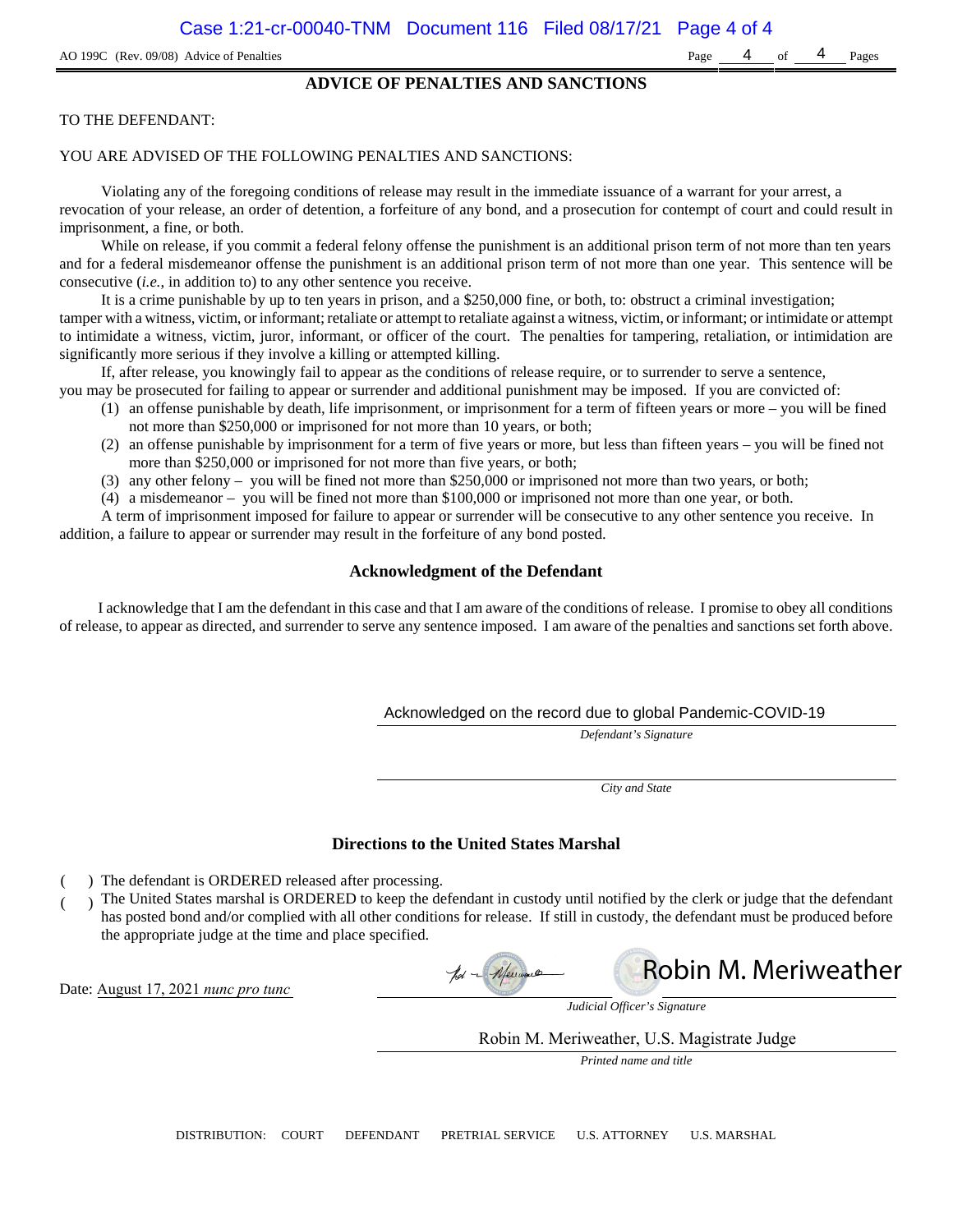AO 98 (Rev. 12/11) Appearance Bond

# UNITED STATES DISTRICT COURT

for the

) ) ) )

District of Columbia

United States of America (1996)

v.

David Mehaffie

Defendant

Case No. CR: 21-40-07 (TNM)

# APPEARANCE BOND

### Defendant's Agreement

I, David Mehaffie *(defendant)*, agree to follow every order of this court, or any court that considers this case, and I further agree that this bond may be forfeited if I fail:

 $(X)$  to appear for court proceedings;<br> $(X)$  if convicted, to surrender to serv

 $(X)$  if convicted, to surrender to serve a sentence that the court may impose; or  $(X)$  to comply with all conditions set forth in the Order Setting Conditions of R

to comply with all conditions set forth in the Order Setting Conditions of Release.

# Type of Bond

 $(X)$  (1) This is a personal recognizance bond.

(2) This is an unsecured bond of \$

 $($   $)$  (3) This is a secured bond of \$, secured by:

 $($  ) (a)  $\$  , in cash deposited with the court.

( ) (b) the agreement of the defendant and each surety to forfeit the following cash or other property (describe the cash or other property, including claims on it  $-$  such as a lien, mortgage, or loan  $-$  and attach proof of ownership and value):

If this bond is secured by real property, documents to protect the secured interest may be filed of record.

 $($  )  $(c)$  a bail bond with a solvent surety *(attach a copy of the bail bond, or describe it and identify the surety)*:

# Forfeiture or Release of the Bond

Forfeiture of the Bond. This appearance bond may be forfeited if the defendant does not comply with the above agreement. The court may immediately order the amount of the bond surrendered to the United States, including the security for the bond, if the defendant does not comply with the agreement. At the request of the United States, the court may order a judgment of forfeiture against the defendant and each surety for the entire amount of the bond, including interest and costs.